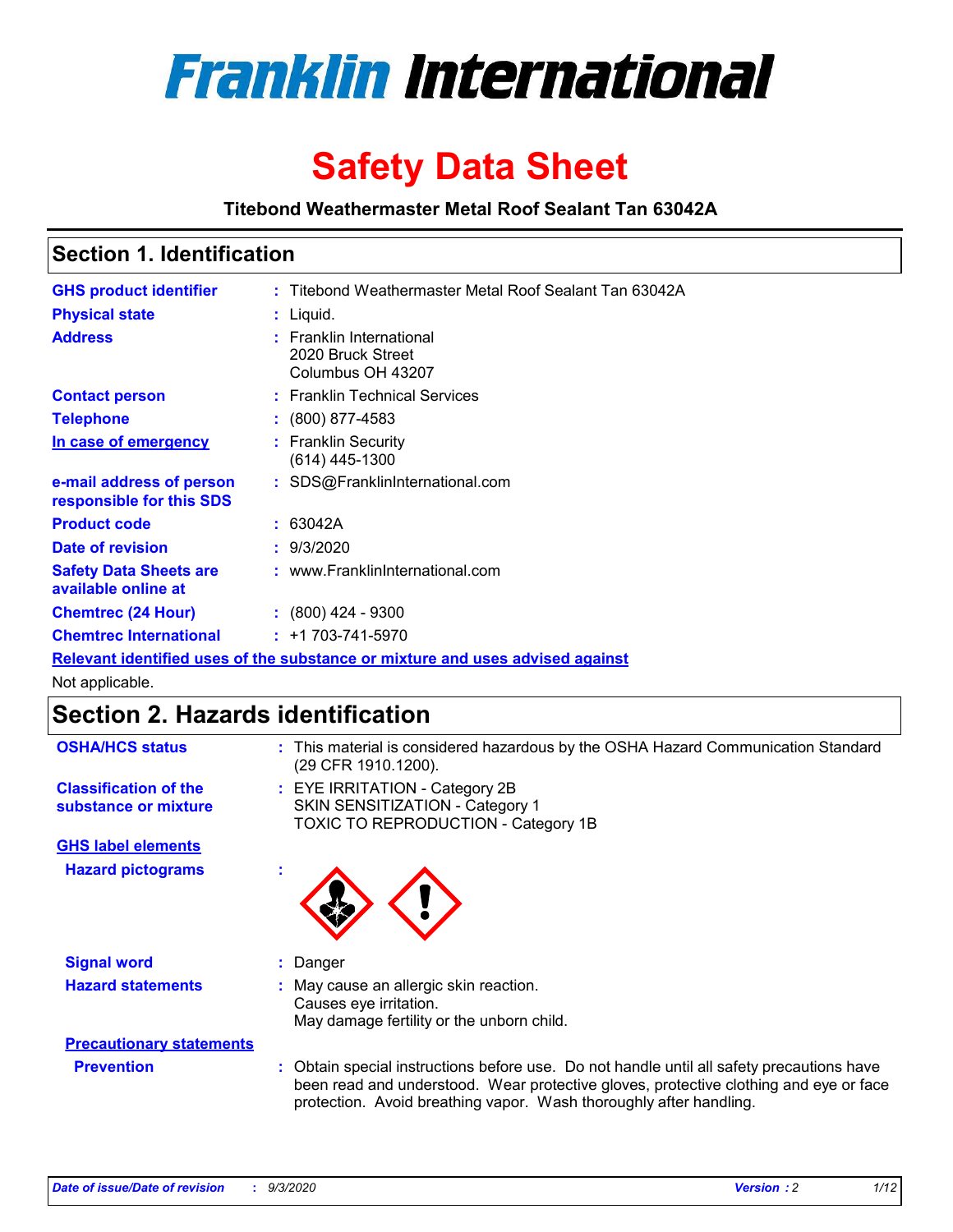### **Section 2. Hazards identification**

| <b>Response</b>                            | : IF exposed or concerned: Get medical advice or attention. Wash contaminated clothing<br>before reuse. IF ON SKIN: Wash with plenty of water. IF IN EYES: Rinse cautiously<br>with water for several minutes. Remove contact lenses, if present and easy to do.<br>Continue rinsing. If eye irritation persists: Get medical advice or attention. |
|--------------------------------------------|----------------------------------------------------------------------------------------------------------------------------------------------------------------------------------------------------------------------------------------------------------------------------------------------------------------------------------------------------|
| <b>Storage</b>                             | : Store locked up.                                                                                                                                                                                                                                                                                                                                 |
| <b>Disposal</b>                            | : Dispose of contents and container in accordance with all local, regional, national and<br>international regulations.                                                                                                                                                                                                                             |
| <b>Hazards not otherwise</b><br>classified | : Product generates methanol during cure.                                                                                                                                                                                                                                                                                                          |

# **Section 3. Composition/information on ingredients**

| <b>Substance/mixture</b> |  | Mixture |
|--------------------------|--|---------|
|--------------------------|--|---------|

| <b>Ingredient name</b>       | $\frac{9}{6}$ | <b>CAS number</b> |
|------------------------------|---------------|-------------------|
| 3-aminopropyltriethoxysilane | ՝≤3           | 919-30-2          |
| Dibutyltin dilaurate         | ∣≤0.3         | 77-58-7           |

Any concentration shown as a range is to protect confidentiality or is due to batch variation.

**There are no additional ingredients present which, within the current knowledge of the supplier and in the concentrations applicable, are classified as hazardous to health or the environment and hence require reporting in this section.**

**Occupational exposure limits, if available, are listed in Section 8.**

### **Section 4. First aid measures**

| <b>Description of necessary first aid measures</b> |                                                                                                                                                                                                                                                                                                                                                                                                                                                                                                                                                                                                                                                                                                                                                                           |
|----------------------------------------------------|---------------------------------------------------------------------------------------------------------------------------------------------------------------------------------------------------------------------------------------------------------------------------------------------------------------------------------------------------------------------------------------------------------------------------------------------------------------------------------------------------------------------------------------------------------------------------------------------------------------------------------------------------------------------------------------------------------------------------------------------------------------------------|
| <b>Eye contact</b>                                 | : Immediately flush eyes with plenty of water, occasionally lifting the upper and lower<br>eyelids. Check for and remove any contact lenses. Continue to rinse for at least 10<br>minutes. If irritation persists, get medical attention.                                                                                                                                                                                                                                                                                                                                                                                                                                                                                                                                 |
| <b>Inhalation</b>                                  | : Remove victim to fresh air and keep at rest in a position comfortable for breathing. If<br>not breathing, if breathing is irregular or if respiratory arrest occurs, provide artificial<br>respiration or oxygen by trained personnel. It may be dangerous to the person providing<br>aid to give mouth-to-mouth resuscitation. Get medical attention. If unconscious, place<br>in recovery position and get medical attention immediately. Maintain an open airway.<br>Loosen tight clothing such as a collar, tie, belt or waistband. In case of inhalation of<br>decomposition products in a fire, symptoms may be delayed. The exposed person may<br>need to be kept under medical surveillance for 48 hours.                                                       |
| <b>Skin contact</b>                                | : Wash with plenty of soap and water. Remove contaminated clothing and shoes. Wash<br>contaminated clothing thoroughly with water before removing it, or wear gloves.<br>Continue to rinse for at least 10 minutes. Get medical attention. In the event of any<br>complaints or symptoms, avoid further exposure. Wash clothing before reuse. Clean<br>shoes thoroughly before reuse.                                                                                                                                                                                                                                                                                                                                                                                     |
| <b>Ingestion</b>                                   | : Wash out mouth with water. Remove dentures if any. Remove victim to fresh air and<br>keep at rest in a position comfortable for breathing. If material has been swallowed and<br>the exposed person is conscious, give small quantities of water to drink. Stop if the<br>exposed person feels sick as vomiting may be dangerous. Do not induce vomiting<br>unless directed to do so by medical personnel. If vomiting occurs, the head should be<br>kept low so that vomit does not enter the lungs. Get medical attention. Never give<br>anything by mouth to an unconscious person. If unconscious, place in recovery position<br>and get medical attention immediately. Maintain an open airway. Loosen tight clothing<br>such as a collar, tie, belt or waistband. |
| Most important symptoms/effects, acute and delayed |                                                                                                                                                                                                                                                                                                                                                                                                                                                                                                                                                                                                                                                                                                                                                                           |
| <b>Potential acute health effects</b>              |                                                                                                                                                                                                                                                                                                                                                                                                                                                                                                                                                                                                                                                                                                                                                                           |
| <b>Eye contact</b>                                 | : May cause eye irritation.                                                                                                                                                                                                                                                                                                                                                                                                                                                                                                                                                                                                                                                                                                                                               |
| <b>Inhalation</b>                                  | : No known significant effects or critical hazards.                                                                                                                                                                                                                                                                                                                                                                                                                                                                                                                                                                                                                                                                                                                       |
|                                                    |                                                                                                                                                                                                                                                                                                                                                                                                                                                                                                                                                                                                                                                                                                                                                                           |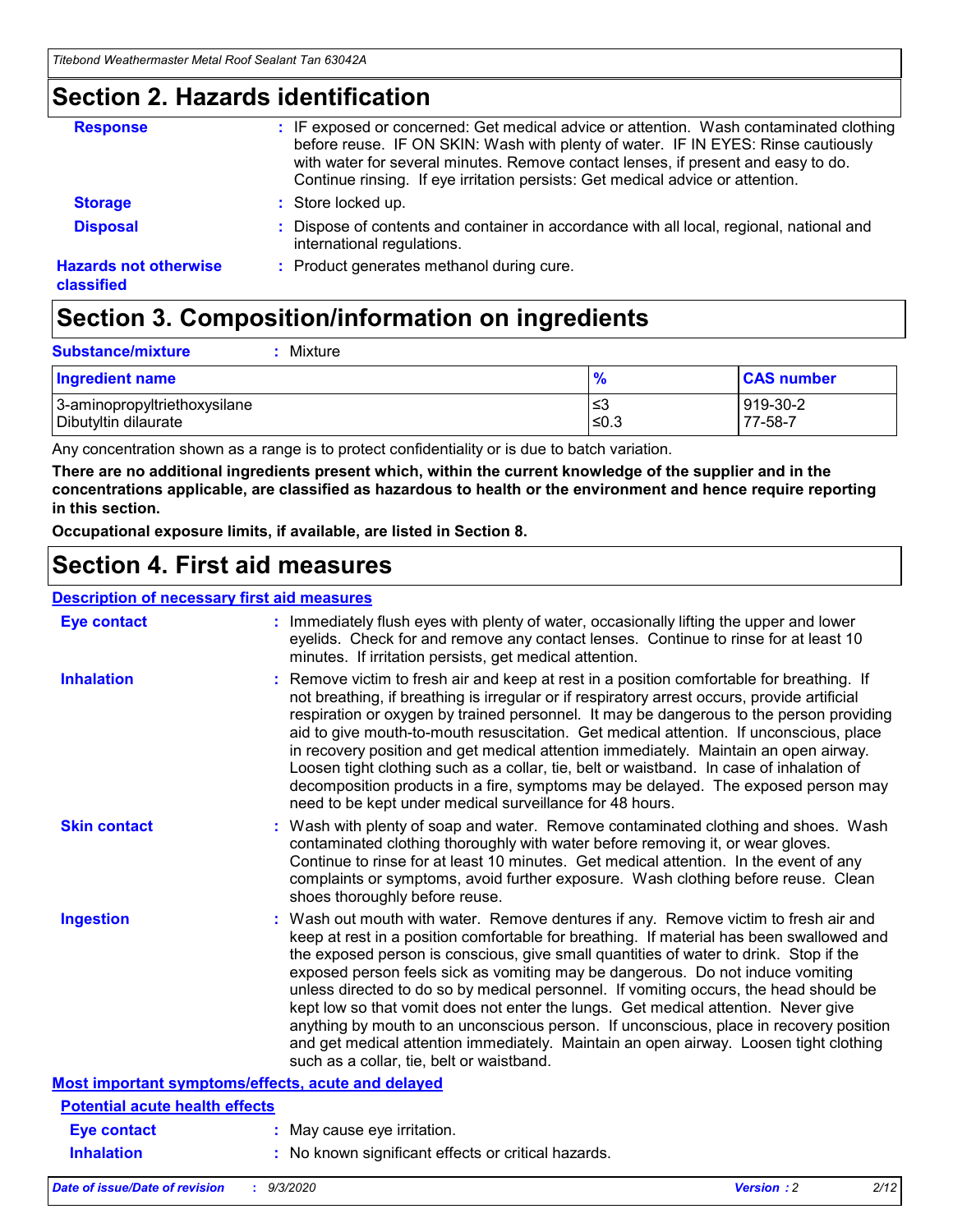| l itebond Weathermaster Metal Roof Sealant Tan 63042A |                                                                                                                                                                                                                                                                                                                                                                                                                 |
|-------------------------------------------------------|-----------------------------------------------------------------------------------------------------------------------------------------------------------------------------------------------------------------------------------------------------------------------------------------------------------------------------------------------------------------------------------------------------------------|
| <b>Section 4. First aid measures</b>                  |                                                                                                                                                                                                                                                                                                                                                                                                                 |
| <b>Skin contact</b>                                   | : May cause skin irritation.                                                                                                                                                                                                                                                                                                                                                                                    |
| <b>Ingestion</b>                                      | : No known significant effects or critical hazards.                                                                                                                                                                                                                                                                                                                                                             |
| <b>Over-exposure signs/symptoms</b>                   |                                                                                                                                                                                                                                                                                                                                                                                                                 |
| <b>Eye contact</b>                                    | : Adverse symptoms may include the following:<br>irritation<br>watering<br>redness                                                                                                                                                                                                                                                                                                                              |
| <b>Inhalation</b>                                     | : Adverse symptoms may include the following:<br>reduced fetal weight<br>increase in fetal deaths<br>skeletal malformations                                                                                                                                                                                                                                                                                     |
| <b>Skin contact</b>                                   | : Adverse symptoms may include the following:<br>irritation<br>redness<br>reduced fetal weight<br>increase in fetal deaths<br>skeletal malformations                                                                                                                                                                                                                                                            |
| <b>Ingestion</b>                                      | Adverse symptoms may include the following:<br>reduced fetal weight<br>increase in fetal deaths<br>skeletal malformations                                                                                                                                                                                                                                                                                       |
|                                                       | Indication of immediate medical attention and special treatment needed, if necessary                                                                                                                                                                                                                                                                                                                            |
| <b>Notes to physician</b>                             | : In case of inhalation of decomposition products in a fire, symptoms may be delayed.<br>The exposed person may need to be kept under medical surveillance for 48 hours.                                                                                                                                                                                                                                        |
| <b>Specific treatments</b>                            | : No specific treatment.                                                                                                                                                                                                                                                                                                                                                                                        |
| <b>Protection of first-aiders</b>                     | : No action shall be taken involving any personal risk or without suitable training. If it is<br>suspected that fumes are still present, the rescuer should wear an appropriate mask or<br>self-contained breathing apparatus. It may be dangerous to the person providing aid to<br>give mouth-to-mouth resuscitation. Wash contaminated clothing thoroughly with water<br>before removing it, or wear gloves. |
| See toxicological information (Section 11)            |                                                                                                                                                                                                                                                                                                                                                                                                                 |

# **Section 5. Fire-fighting measures**

| <b>Extinguishing media</b>                               |                                                                                                                                                                                                     |
|----------------------------------------------------------|-----------------------------------------------------------------------------------------------------------------------------------------------------------------------------------------------------|
| <b>Suitable extinguishing</b><br>media                   | : Use an extinguishing agent suitable for the surrounding fire.                                                                                                                                     |
| <b>Unsuitable extinguishing</b><br>media                 | : None known.                                                                                                                                                                                       |
| <b>Specific hazards arising</b><br>from the chemical     | : In a fire or if heated, a pressure increase will occur and the container may burst.                                                                                                               |
| <b>Hazardous thermal</b><br>decomposition products       | : Decomposition products may include the following materials:<br>carbon dioxide<br>carbon monoxide<br>nitrogen oxides<br>metal oxide/oxides                                                         |
| <b>Special protective actions</b><br>for fire-fighters   | : Promptly isolate the scene by removing all persons from the vicinity of the incident if<br>there is a fire. No action shall be taken involving any personal risk or without suitable<br>training. |
| <b>Special protective</b><br>equipment for fire-fighters | : Fire-fighters should wear appropriate protective equipment and self-contained breathing<br>apparatus (SCBA) with a full face-piece operated in positive pressure mode.                            |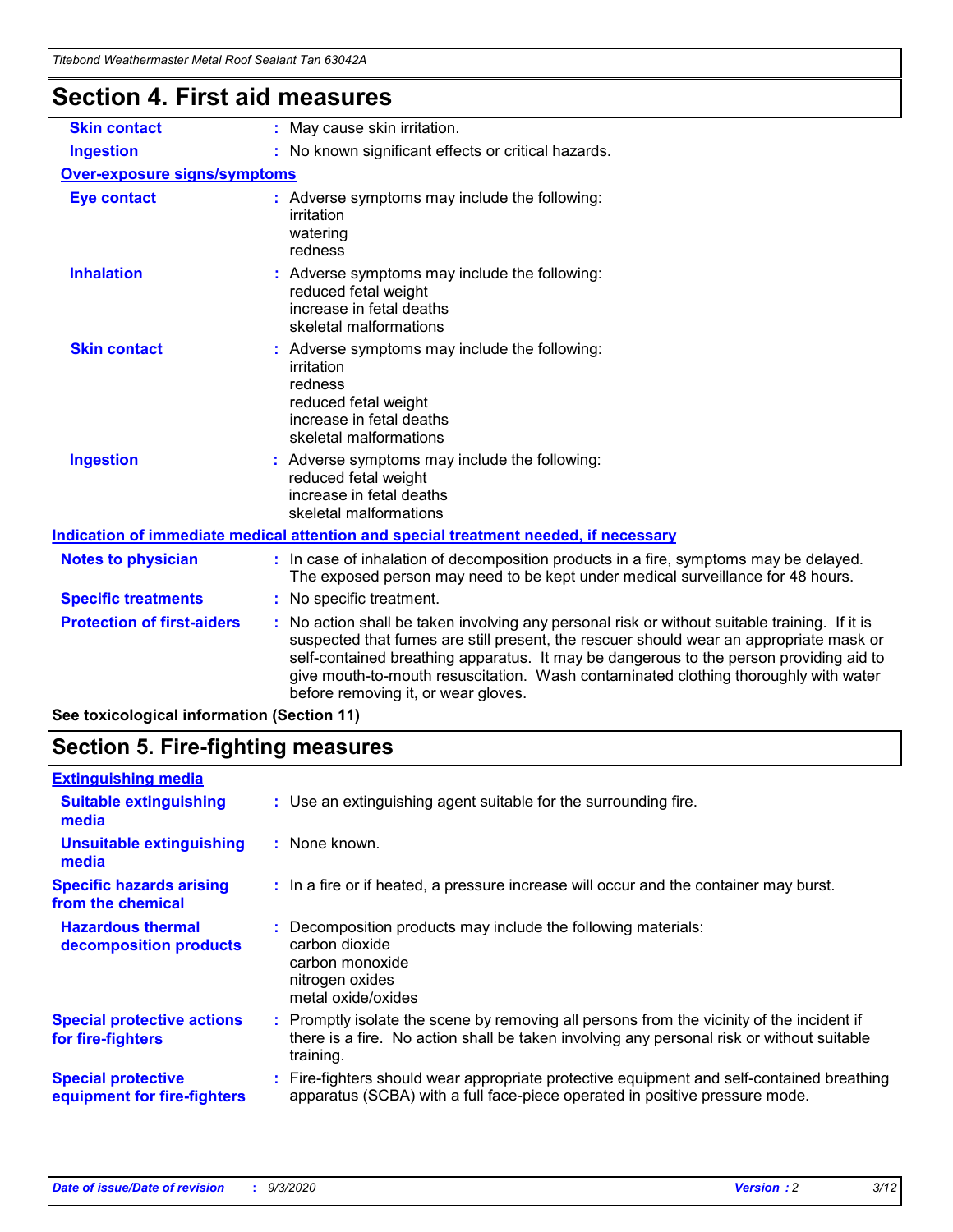### **Section 6. Accidental release measures**

|                                                              | Personal precautions, protective equipment and emergency procedures                                                                                                                                                                                                                                                                                                                                                                                                                                                                                                                                                                                                                                          |  |  |  |
|--------------------------------------------------------------|--------------------------------------------------------------------------------------------------------------------------------------------------------------------------------------------------------------------------------------------------------------------------------------------------------------------------------------------------------------------------------------------------------------------------------------------------------------------------------------------------------------------------------------------------------------------------------------------------------------------------------------------------------------------------------------------------------------|--|--|--|
| For non-emergency<br>personnel                               | : No action shall be taken involving any personal risk or without suitable training.<br>Evacuate surrounding areas. Keep unnecessary and unprotected personnel from<br>entering. Do not touch or walk through spilled material. Avoid breathing vapor or mist.<br>Provide adequate ventilation. Wear appropriate respirator when ventilation is<br>inadequate. Put on appropriate personal protective equipment.                                                                                                                                                                                                                                                                                             |  |  |  |
| For emergency responders                                     | : If specialized clothing is required to deal with the spillage, take note of any information in<br>Section 8 on suitable and unsuitable materials. See also the information in "For non-<br>emergency personnel".                                                                                                                                                                                                                                                                                                                                                                                                                                                                                           |  |  |  |
| <b>Environmental precautions</b>                             | : Avoid dispersal of spilled material and runoff and contact with soil, waterways, drains<br>and sewers. Inform the relevant authorities if the product has caused environmental<br>pollution (sewers, waterways, soil or air).                                                                                                                                                                                                                                                                                                                                                                                                                                                                              |  |  |  |
| <b>Methods and materials for containment and cleaning up</b> |                                                                                                                                                                                                                                                                                                                                                                                                                                                                                                                                                                                                                                                                                                              |  |  |  |
| <b>Small spill</b>                                           | : Stop leak if without risk. Move containers from spill area. Dilute with water and mop up<br>if water-soluble. Alternatively, or if water-insoluble, absorb with an inert dry material and<br>place in an appropriate waste disposal container. Dispose of via a licensed waste<br>disposal contractor.                                                                                                                                                                                                                                                                                                                                                                                                     |  |  |  |
| <b>Large spill</b>                                           | : Stop leak if without risk. Move containers from spill area. Approach release from<br>upwind. Prevent entry into sewers, water courses, basements or confined areas. Wash<br>spillages into an effluent treatment plant or proceed as follows. Contain and collect<br>spillage with non-combustible, absorbent material e.g. sand, earth, vermiculite or<br>diatomaceous earth and place in container for disposal according to local regulations<br>(see Section 13). Dispose of via a licensed waste disposal contractor. Contaminated<br>absorbent material may pose the same hazard as the spilled product. Note: see<br>Section 1 for emergency contact information and Section 13 for waste disposal. |  |  |  |

# **Section 7. Handling and storage**

#### **Precautions for safe handling**

| <b>Protective measures</b>                                                       | : Put on appropriate personal protective equipment (see Section 8). Persons with a<br>history of skin sensitization problems should not be employed in any process in which<br>this product is used. Avoid exposure - obtain special instructions before use. Avoid<br>exposure during pregnancy. Do not handle until all safety precautions have been read<br>and understood. Do not get in eyes or on skin or clothing. Do not ingest. Avoid<br>breathing vapor or mist. If during normal use the material presents a respiratory hazard,<br>use only with adequate ventilation or wear appropriate respirator. Keep in the original<br>container or an approved alternative made from a compatible material, kept tightly<br>closed when not in use. Empty containers retain product residue and can be hazardous.<br>Do not reuse container. |
|----------------------------------------------------------------------------------|--------------------------------------------------------------------------------------------------------------------------------------------------------------------------------------------------------------------------------------------------------------------------------------------------------------------------------------------------------------------------------------------------------------------------------------------------------------------------------------------------------------------------------------------------------------------------------------------------------------------------------------------------------------------------------------------------------------------------------------------------------------------------------------------------------------------------------------------------|
| <b>Advice on general</b><br>occupational hygiene                                 | : Eating, drinking and smoking should be prohibited in areas where this material is<br>handled, stored and processed. Workers should wash hands and face before eating,<br>drinking and smoking. Remove contaminated clothing and protective equipment before<br>entering eating areas. See also Section 8 for additional information on hygiene<br>measures.                                                                                                                                                                                                                                                                                                                                                                                                                                                                                    |
| <b>Conditions for safe storage,</b><br>including any<br><i>incompatibilities</i> | Store between the following temperatures: 0 to $120^{\circ}$ C (32 to $248^{\circ}$ F). Store in<br>accordance with local regulations. Store in original container protected from direct<br>sunlight in a dry, cool and well-ventilated area, away from incompatible materials (see<br>Section 10) and food and drink. Store locked up. Keep container tightly closed and<br>sealed until ready for use. Containers that have been opened must be carefully<br>resealed and kept upright to prevent leakage. Do not store in unlabeled containers.<br>Use appropriate containment to avoid environmental contamination. See Section 10 for<br>incompatible materials before handling or use.                                                                                                                                                     |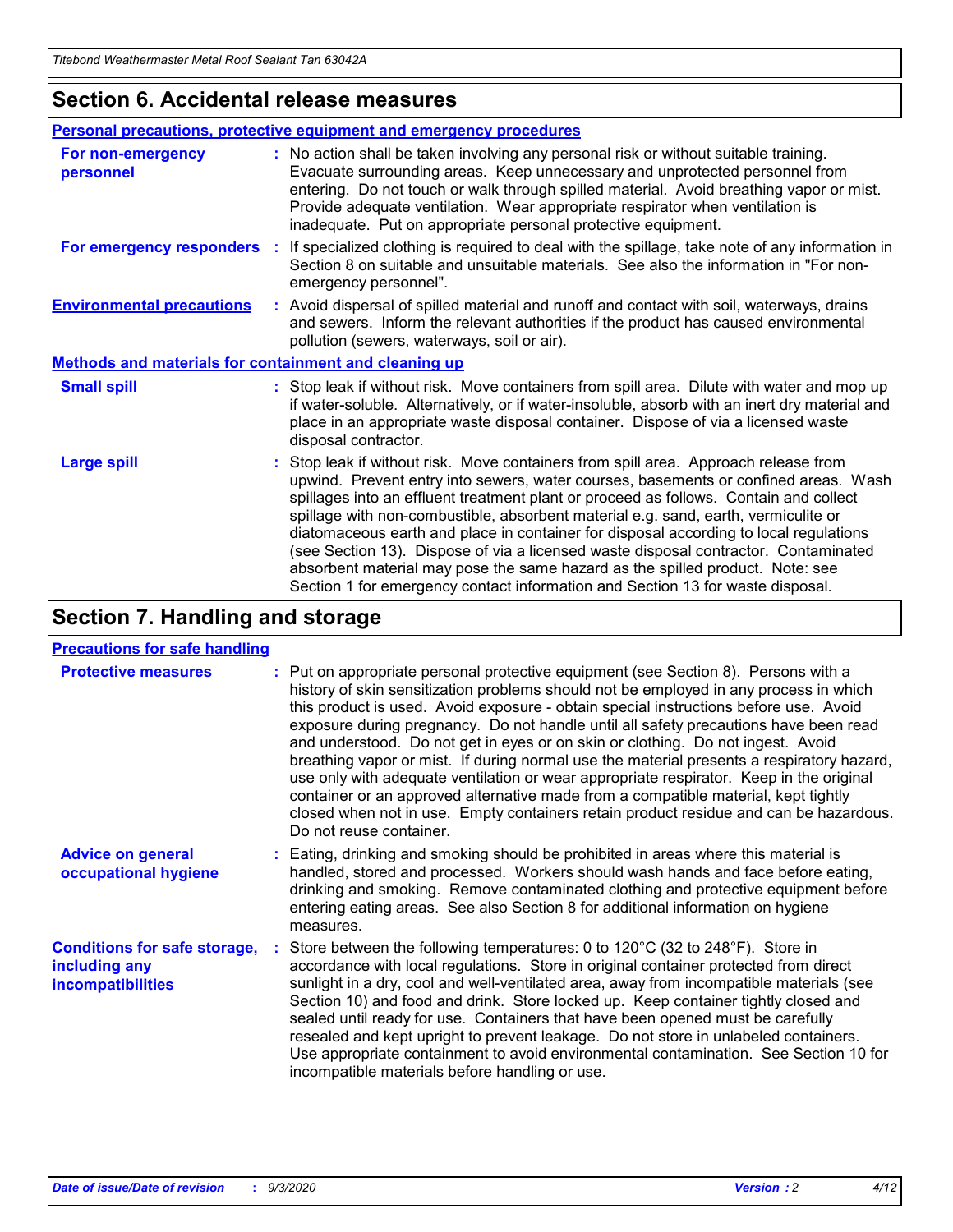# **Section 8. Exposure controls/personal protection**

#### **Control parameters**

#### **Occupational exposure limits**

| <b>Ingredient name</b>                               |    |                        | <b>Exposure limits</b>                                                                                                                                                                                                                                                                                                                                                                                                                                                                                                                                                                                                 |
|------------------------------------------------------|----|------------------------|------------------------------------------------------------------------------------------------------------------------------------------------------------------------------------------------------------------------------------------------------------------------------------------------------------------------------------------------------------------------------------------------------------------------------------------------------------------------------------------------------------------------------------------------------------------------------------------------------------------------|
| 3-aminopropyltriethoxysilane<br>Dibutyltin dilaurate |    |                        | None.<br>ACGIH TLV (United States, 3/2020). Absorbed through skin.<br>Notes: as Sn<br>TWA: $0.1 \text{ mg/m}^3$ , (as Sn) 8 hours.<br>STEL: 0.2 mg/m <sup>3</sup> , (as Sn) 15 minutes.<br>NIOSH REL (United States, 10/2016). Absorbed through skin.<br>Notes: as Sn<br>TWA: 0.1 mg/m <sup>3</sup> , (as Sn) 10 hours.<br>OSHA PEL (United States, 5/2018). Notes: as Sn<br>TWA: 0.1 mg/m <sup>3</sup> , (as Sn) 8 hours.<br>OSHA PEL 1989 (United States, 3/1989). Absorbed through skin.<br>Notes: measured as Sn<br>TWA: 0.1 mg/m <sup>3</sup> , (measured as Sn) 8 hours. Form: Organic                           |
| <b>Appropriate engineering</b><br>controls           |    |                        | : If user operations generate dust, fumes, gas, vapor or mist, use process enclosures,<br>local exhaust ventilation or other engineering controls to keep worker exposure to<br>airborne contaminants below any recommended or statutory limits.                                                                                                                                                                                                                                                                                                                                                                       |
| <b>Environmental exposure</b><br>controls            |    |                        | Emissions from ventilation or work process equipment should be checked to ensure<br>they comply with the requirements of environmental protection legislation. In some<br>cases, fume scrubbers, filters or engineering modifications to the process equipment<br>will be necessary to reduce emissions to acceptable levels.                                                                                                                                                                                                                                                                                          |
| <b>Individual protection measures</b>                |    |                        |                                                                                                                                                                                                                                                                                                                                                                                                                                                                                                                                                                                                                        |
| <b>Hygiene measures</b>                              |    |                        | : Wash hands, forearms and face thoroughly after handling chemical products, before<br>eating, smoking and using the lavatory and at the end of the working period.<br>Appropriate techniques should be used to remove potentially contaminated clothing.<br>Contaminated work clothing should not be allowed out of the workplace. Wash<br>contaminated clothing before reusing. Ensure that eyewash stations and safety<br>showers are close to the workstation location.                                                                                                                                            |
| <b>Eye/face protection</b>                           |    |                        | Safety eyewear complying with an approved standard should be used when a risk<br>assessment indicates this is necessary to avoid exposure to liquid splashes, mists,<br>gases or dusts. If contact is possible, the following protection should be worn, unless<br>the assessment indicates a higher degree of protection: chemical splash goggles.                                                                                                                                                                                                                                                                    |
| <b>Skin protection</b>                               |    |                        |                                                                                                                                                                                                                                                                                                                                                                                                                                                                                                                                                                                                                        |
| <b>Hand protection</b>                               |    |                        | : Chemical-resistant, impervious gloves complying with an approved standard should be<br>worn at all times when handling chemical products if a risk assessment indicates this is<br>necessary. Considering the parameters specified by the glove manufacturer, check<br>during use that the gloves are still retaining their protective properties. It should be<br>noted that the time to breakthrough for any glove material may be different for different<br>glove manufacturers. In the case of mixtures, consisting of several substances, the<br>protection time of the gloves cannot be accurately estimated. |
| <b>Body protection</b>                               |    | handling this product. | Personal protective equipment for the body should be selected based on the task being<br>performed and the risks involved and should be approved by a specialist before                                                                                                                                                                                                                                                                                                                                                                                                                                                |
| <b>Other skin protection</b>                         |    |                        | : Appropriate footwear and any additional skin protection measures should be selected<br>based on the task being performed and the risks involved and should be approved by a<br>specialist before handling this product.                                                                                                                                                                                                                                                                                                                                                                                              |
| <b>Respiratory protection</b>                        | ÷. | aspects of use.        | Based on the hazard and potential for exposure, select a respirator that meets the<br>appropriate standard or certification. Respirators must be used according to a<br>respiratory protection program to ensure proper fitting, training, and other important                                                                                                                                                                                                                                                                                                                                                         |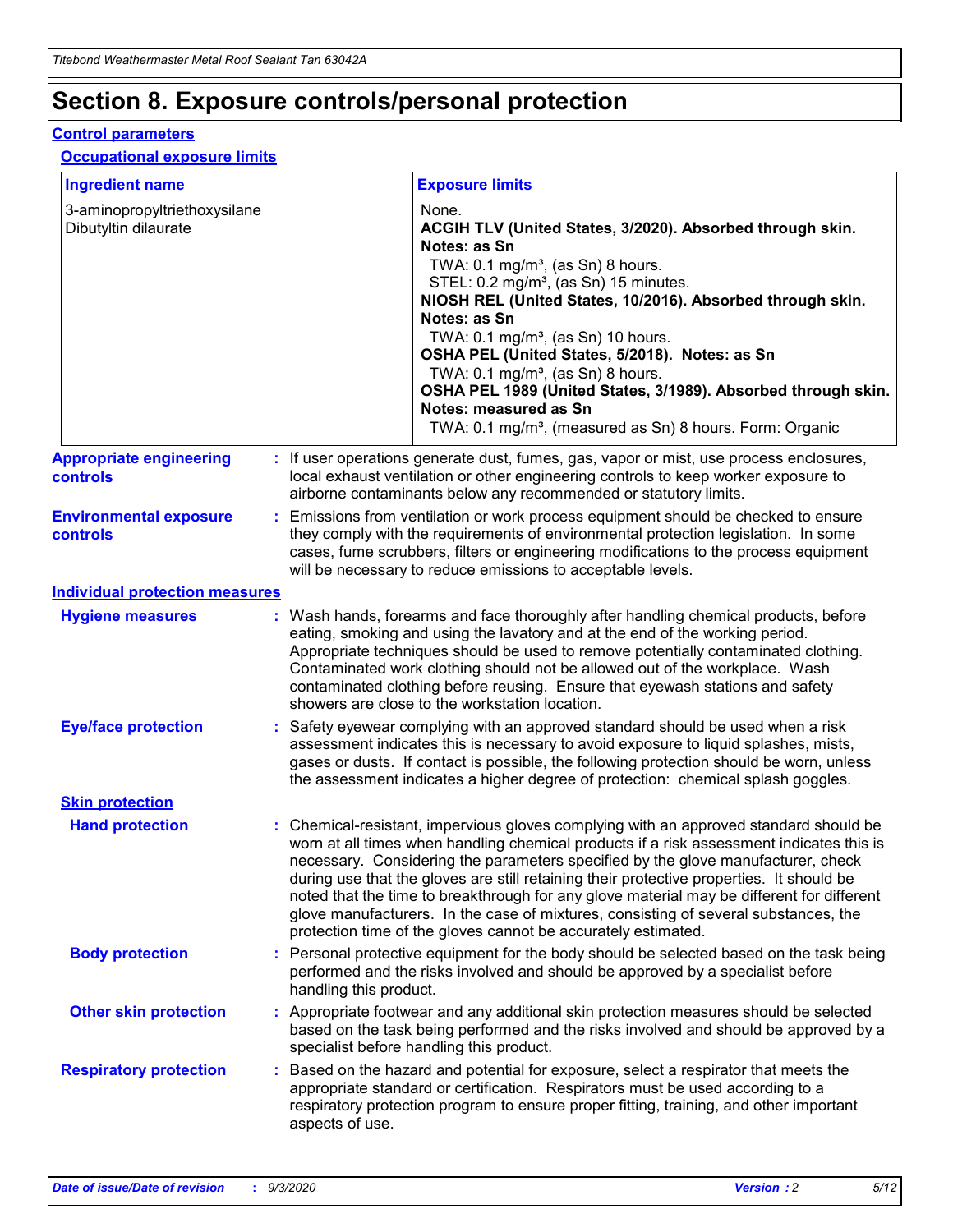### **Section 9. Physical and chemical properties**

#### **Appearance**

| <b>Physical state</b>                             |    | : Liquid. [Paste.]                                              |
|---------------------------------------------------|----|-----------------------------------------------------------------|
| <b>Color</b>                                      |    | Tan.                                                            |
| Odor                                              |    | Characteristic.                                                 |
| <b>Odor threshold</b>                             | ÷. | Not available.                                                  |
| pH                                                |    | Not applicable.                                                 |
| <b>Melting point</b>                              |    | : Not available.                                                |
| <b>Boiling point</b>                              |    | : $>200^{\circ}$ C ( $>392^{\circ}$ F)                          |
| <b>Flash point</b>                                |    | : Closed cup: $>200^{\circ}$ C ( $>392^{\circ}$ F) [Setaflash.] |
| <b>Evaporation rate</b>                           |    | $:$ >1 (butyl acetate = 1)                                      |
| <b>Flammability (solid, gas)</b>                  |    | : Not available.                                                |
| Lower and upper explosive<br>(flammable) limits   |    | : Not available.                                                |
| <b>VOC (less water, less</b><br>exempt solvents)  |    | $: 0$ g/l                                                       |
| <b>Volatility</b>                                 |    | $: 0\%$ (w/w)                                                   |
| <b>Vapor density</b>                              |    | Not available.                                                  |
| <b>Relative density</b>                           |    | $\sqrt{x}$ 432                                                  |
| <b>Solubility</b>                                 |    | Insoluble in the following materials: cold water and hot water. |
| <b>Solubility in water</b>                        |    | : Not available.                                                |
| <b>Partition coefficient: n-</b><br>octanol/water |    | $:$ Not available.                                              |
| <b>Auto-ignition temperature</b>                  |    | $:$ Not available.                                              |
| <b>Decomposition temperature</b>                  |    | : Not available.                                                |
| <b>Viscosity</b>                                  |    | : Not available.                                                |

### **Section 10. Stability and reactivity**

| <b>Reactivity</b>                            |    | : No specific test data related to reactivity available for this product or its ingredients.            |
|----------------------------------------------|----|---------------------------------------------------------------------------------------------------------|
| <b>Chemical stability</b>                    |    | : The product is stable.                                                                                |
| <b>Possibility of hazardous</b><br>reactions |    | : Under normal conditions of storage and use, hazardous reactions will not occur.                       |
| <b>Conditions to avoid</b>                   |    | : No specific data.                                                                                     |
| <b>Incompatible materials</b>                |    | : No specific data.                                                                                     |
| <b>Hazardous decomposition</b><br>products   | ÷. | Under normal conditions of storage and use, hazardous decomposition products should<br>not be produced. |

# **Section 11. Toxicological information**

### **Information on toxicological effects**

#### **Acute toxicity**

| <b>Product/ingredient name</b> | <b>Result</b>           | <b>Species</b> | <b>Dose</b>                | <b>Exposure</b> |
|--------------------------------|-------------------------|----------------|----------------------------|-----------------|
| 3-aminopropyltriethoxysilane   | <b>ILD50 Dermal</b>     | Rabbit         | 4.29 g/kg                  |                 |
| Dibutyltin dilaurate           | ILD50 Oral<br>LD50 Oral | Rat<br>Rat     | $1.57$ g/kg<br>175 $mg/kg$ |                 |
|                                |                         |                |                            |                 |

**Irritation/Corrosion**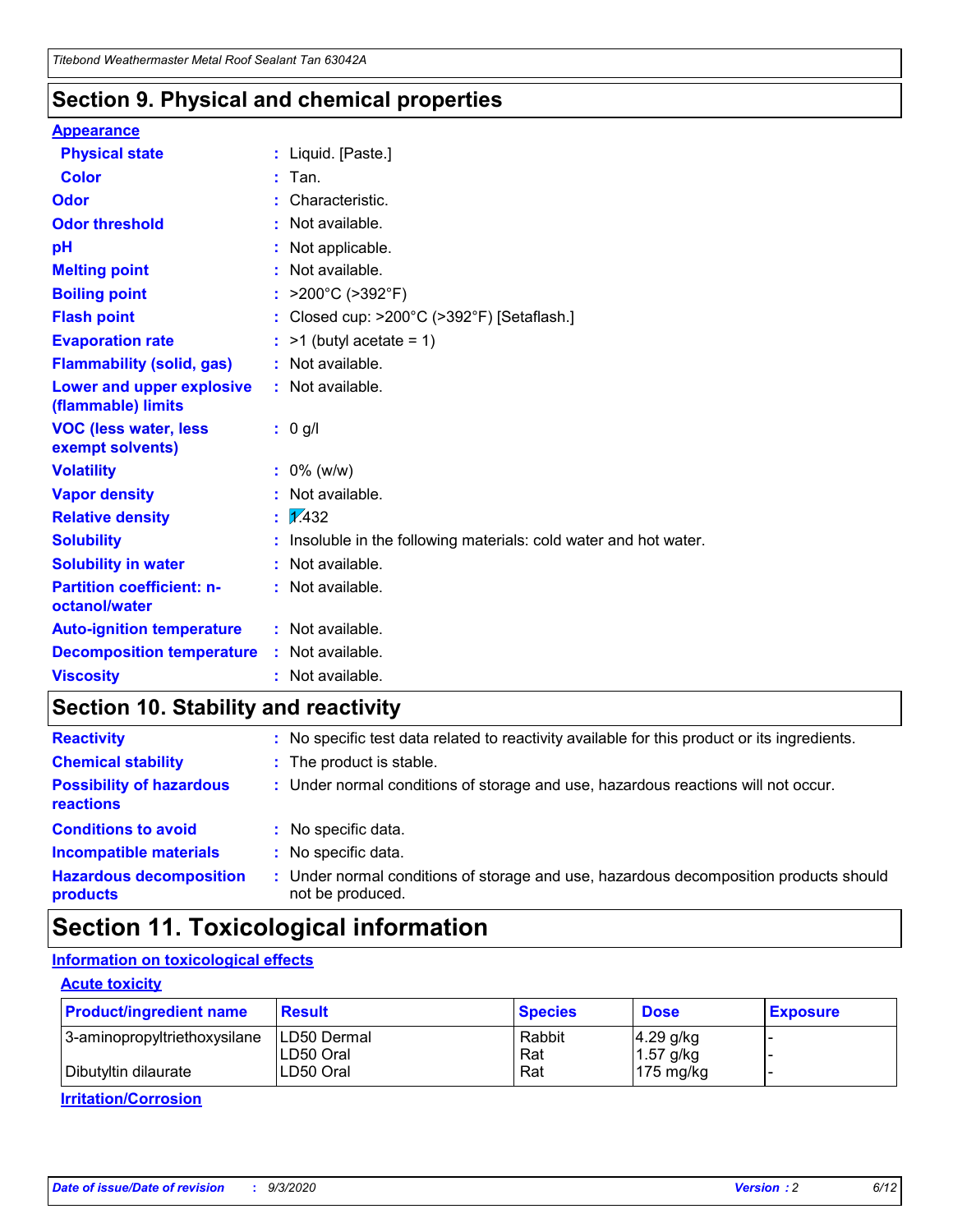# **Section 11. Toxicological information**

| <b>Product/ingredient name</b> | <b>Result</b>                 | <b>Species</b> | <b>Score</b> | <b>Exposure</b>    | <b>Observation</b> |
|--------------------------------|-------------------------------|----------------|--------------|--------------------|--------------------|
| 3-aminopropyltriethoxysilane   | Eyes - Mild irritant          | Rabbit         |              | $100$ mg           |                    |
|                                | Eyes - Severe irritant        | Rabbit         |              | 24 hours 750       |                    |
|                                |                               |                |              | ug                 |                    |
|                                | <b>Skin - Severe irritant</b> | Rabbit         |              | 24 hours 5         | ۰                  |
| Dibutyltin dilaurate           | Eyes - Moderate irritant      | Rabbit         |              | mq<br>24 hours 100 |                    |
|                                |                               |                |              | mg                 |                    |
|                                | Skin - Severe irritant        | Rabbit         |              | 500 mg             |                    |

#### **Sensitization**

Not available.

#### **Mutagenicity**

Not available.

#### **Carcinogenicity**

Not available.

#### **Reproductive toxicity**

Not available.

#### **Teratogenicity**

Not available.

#### **Specific target organ toxicity (single exposure)**

Not available.

#### **Specific target organ toxicity (repeated exposure)**

| <b>Name</b>                                                                         |                                                                            | <b>Category</b>                                     | <b>Route of</b><br>exposure | <b>Target organs</b> |  |  |
|-------------------------------------------------------------------------------------|----------------------------------------------------------------------------|-----------------------------------------------------|-----------------------------|----------------------|--|--|
| Dibutyltin dilaurate                                                                |                                                                            | Category 1                                          | -                           | respiratory system   |  |  |
| <b>Aspiration hazard</b><br>Not available.                                          |                                                                            |                                                     |                             |                      |  |  |
| <b>Information on the likely</b><br>routes of exposure                              | : Not available.                                                           |                                                     |                             |                      |  |  |
| <b>Potential acute health effects</b>                                               |                                                                            |                                                     |                             |                      |  |  |
| <b>Eye contact</b>                                                                  | : May cause eye irritation.                                                |                                                     |                             |                      |  |  |
| <b>Inhalation</b>                                                                   |                                                                            | : No known significant effects or critical hazards. |                             |                      |  |  |
| <b>Skin contact</b>                                                                 |                                                                            | : May cause skin irritation.                        |                             |                      |  |  |
| <b>Ingestion</b>                                                                    |                                                                            | : No known significant effects or critical hazards. |                             |                      |  |  |
| <b>Symptoms related to the physical, chemical and toxicological characteristics</b> |                                                                            |                                                     |                             |                      |  |  |
| <b>Eye contact</b>                                                                  | irritation<br>watering<br>redness                                          | : Adverse symptoms may include the following:       |                             |                      |  |  |
| <b>Inhalation</b>                                                                   | reduced fetal weight<br>increase in fetal deaths<br>skeletal malformations | : Adverse symptoms may include the following:       |                             |                      |  |  |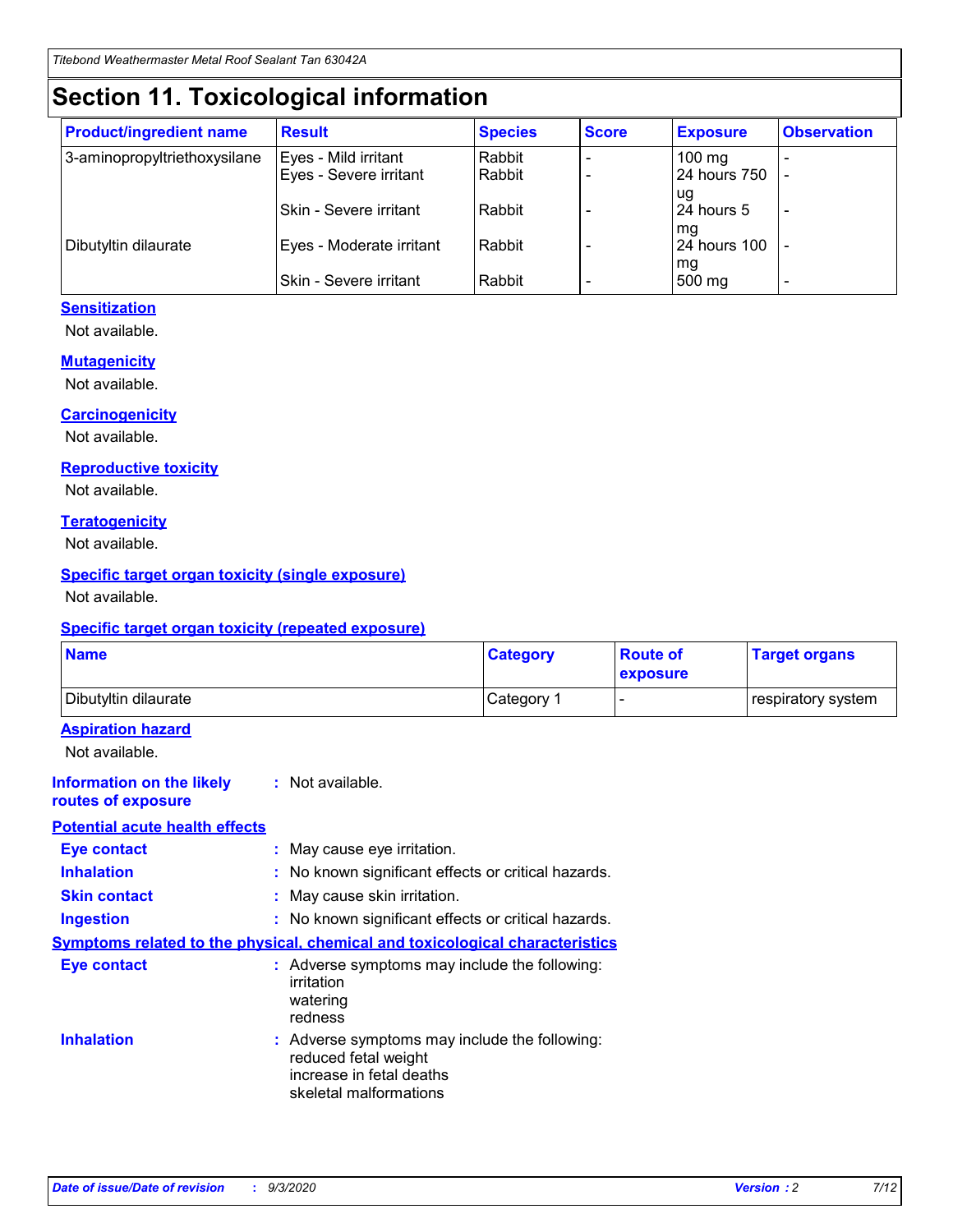*Titebond Weathermaster Metal Roof Sealant Tan 63042A*

# **Section 11. Toxicological information**

| <b>Skin contact</b>                     | irritation<br>redness<br>reduced fetal weight<br>increase in fetal deaths<br>skeletal malformations | : Adverse symptoms may include the following:                                            |
|-----------------------------------------|-----------------------------------------------------------------------------------------------------|------------------------------------------------------------------------------------------|
| <b>Ingestion</b>                        | reduced fetal weight<br>increase in fetal deaths<br>skeletal malformations                          | : Adverse symptoms may include the following:                                            |
|                                         |                                                                                                     | Delayed and immediate effects and also chronic effects from short and long term exposure |
| <b>Short term exposure</b>              |                                                                                                     |                                                                                          |
| <b>Potential immediate</b><br>effects   | : Not available.                                                                                    |                                                                                          |
| <b>Potential delayed effects</b>        | : Not available.                                                                                    |                                                                                          |
| <b>Long term exposure</b>               |                                                                                                     |                                                                                          |
| <b>Potential immediate</b><br>effects   | : Not available.                                                                                    |                                                                                          |
| <b>Potential delayed effects</b>        | : Not available.                                                                                    |                                                                                          |
| <b>Potential chronic health effects</b> |                                                                                                     |                                                                                          |
| Not available.                          |                                                                                                     |                                                                                          |
| <b>General</b>                          | very low levels.                                                                                    | : Once sensitized, a severe allergic reaction may occur when subsequently exposed to     |
| <b>Carcinogenicity</b>                  |                                                                                                     | : No known significant effects or critical hazards.                                      |
| <b>Mutagenicity</b>                     |                                                                                                     | No known significant effects or critical hazards.                                        |
| <b>Teratogenicity</b>                   |                                                                                                     | May damage the unborn child.                                                             |
| <b>Developmental effects</b>            |                                                                                                     | : No known significant effects or critical hazards.                                      |
| <b>Fertility effects</b>                | May damage fertility.                                                                               |                                                                                          |
| <b>Numerical measures of toxicity</b>   |                                                                                                     |                                                                                          |
| <b>Acute toxicity estimates</b>         |                                                                                                     |                                                                                          |
| Not available.                          |                                                                                                     |                                                                                          |

# **Section 12. Ecological information**

#### **Toxicity**

| <b>Product/ingredient name</b> | <b>Result</b>                                       | <b>Species</b>               | <b>Exposure</b>       |
|--------------------------------|-----------------------------------------------------|------------------------------|-----------------------|
| Dibutyltin dilaurate           | $ IC50>3$ mg/l<br>Chronic EC10 > 2 mg/l Fresh water | Algae<br>Algae - Desmodesmus | 72 hours<br>196 hours |
|                                |                                                     | subspicatus                  |                       |

#### **Persistence and degradability**

| <b>Product/ingredient name</b> | <b>Test</b>                                                                    | <b>Result</b>  |                   | <b>Dose</b> | <b>Inoculum</b>         |
|--------------------------------|--------------------------------------------------------------------------------|----------------|-------------------|-------------|-------------------------|
| Dibutyltin dilaurate           | OECD 301F<br>Ready<br>Biodegradability -<br>Manometric<br>Respirometry<br>Test | 23 % - 28 days |                   |             |                         |
| <b>Product/ingredient name</b> | <b>Aquatic half-life</b>                                                       |                | <b>Photolysis</b> |             | <b>Biodegradability</b> |
| Dibutyltin dilaurate           |                                                                                |                |                   |             | <b>Inherent</b>         |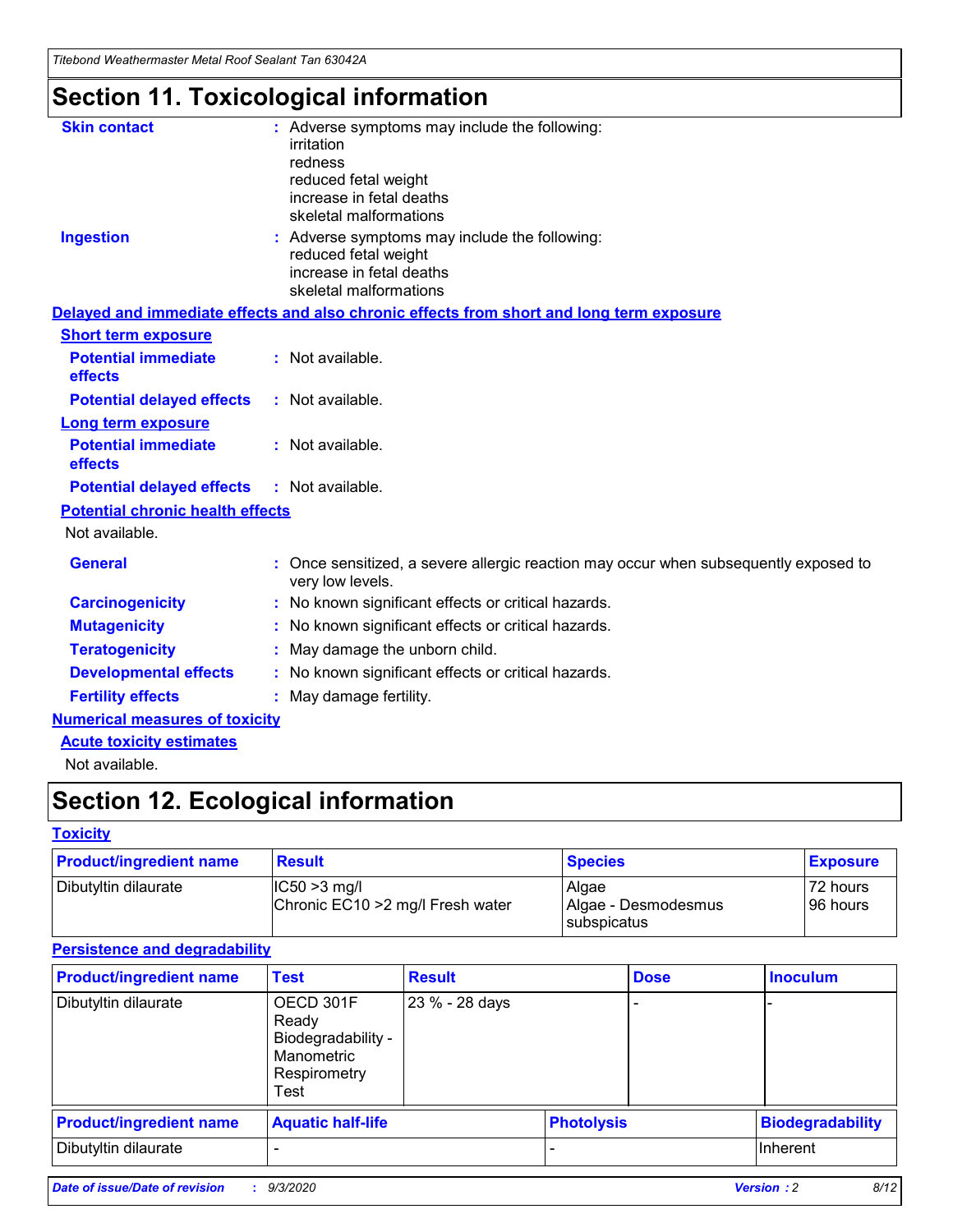# **Section 12. Ecological information**

#### **Bioaccumulative potential**

| <b>Product/ingredient name</b> | $\mathsf{LogP}_\mathsf{ow}$ | <b>BCF</b> | <b>Potential</b> |
|--------------------------------|-----------------------------|------------|------------------|
| 3-aminopropyltriethoxysilane   | 1.7                         | 3.4        | low              |
| Dibutyltin dilaurate           | 4.44                        | 2.91       | low              |

#### **Mobility in soil**

| .                           |                  |
|-----------------------------|------------------|
| <b>Soil/water partition</b> | : Not available. |
| <b>coefficient (Koc)</b>    |                  |
|                             |                  |

### **Other adverse effects** : No known significant effects or critical hazards.

### **Section 13. Disposal considerations**

**Disposal methods :**

The generation of waste should be avoided or minimized wherever possible. Disposal of this product, solutions and any by-products should at all times comply with the requirements of environmental protection and waste disposal legislation and any regional local authority requirements. Dispose of surplus and non-recyclable products via a licensed waste disposal contractor. Waste should not be disposed of untreated to the sewer unless fully compliant with the requirements of all authorities with jurisdiction. Waste packaging should be recycled. Incineration or landfill should only be considered when recycling is not feasible. This material and its container must be disposed of in a safe way. Care should be taken when handling emptied containers that have not been cleaned or rinsed out. Empty containers or liners may retain some product residues. Avoid dispersal of spilled material and runoff and contact with soil, waterways, drains and sewers.

### **Section 14. Transport information**

|                                      | <b>DOT</b><br><b>Classification</b> | <b>TDG</b><br><b>Classification</b> | <b>Mexico</b><br><b>Classification</b> | <b>ADR/RID</b>           | <b>IMDG</b>              | <b>IATA</b>    |
|--------------------------------------|-------------------------------------|-------------------------------------|----------------------------------------|--------------------------|--------------------------|----------------|
| <b>UN number</b>                     | Not regulated.                      | Not regulated.                      | Not regulated.                         | Not regulated.           | Not regulated.           | Not regulated. |
| <b>UN proper</b><br>shipping name    |                                     |                                     |                                        |                          |                          |                |
| <b>Transport</b><br>hazard class(es) |                                     | $\overline{\phantom{0}}$            | $\qquad \qquad \blacksquare$           | $\overline{\phantom{0}}$ | $\overline{\phantom{0}}$ |                |
| <b>Packing group</b>                 |                                     |                                     |                                        |                          |                          |                |
| <b>Environmental</b><br>hazards      | No.                                 | No.                                 | No.                                    | No.                      | No.                      | No.            |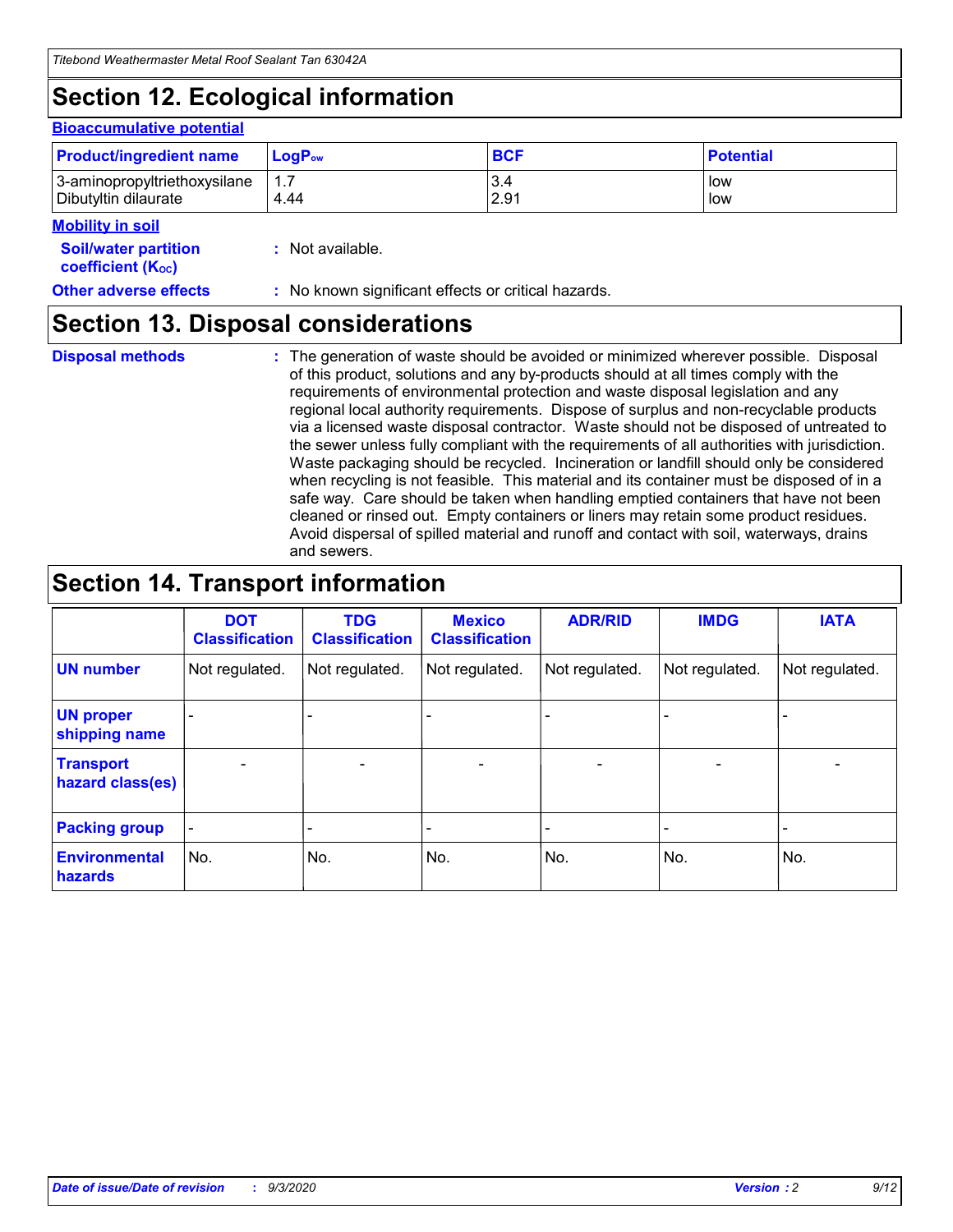### **Section 15. Regulatory information**

#### **U.S. Federal regulations**

#### **SARA 302/304**

#### **Composition/information on ingredients**

No products were found.

| SARA 304 RQ | Not applicable. |
|-------------|-----------------|
|-------------|-----------------|

#### **SARA 311/312**

**Classification :** EYE IRRITATION - Category 2B SKIN SENSITIZATION - Category 1 TOXIC TO REPRODUCTION - Category 1B HNOC - Product generates methanol during cure.

#### **Composition/information on ingredients**

| <b>Name</b>                  | $\frac{9}{6}$ | <b>Classification</b>                                                                                                                                                                                                                                                                                      |
|------------------------------|---------------|------------------------------------------------------------------------------------------------------------------------------------------------------------------------------------------------------------------------------------------------------------------------------------------------------------|
| 3-aminopropyltriethoxysilane | $\leq$ 3      | <b>FLAMMABLE LIQUIDS - Category 4</b><br><b>ACUTE TOXICITY (oral) - Category 4</b><br><b>SKIN IRRITATION - Category 2</b><br>EYE IRRITATION - Category 2A                                                                                                                                                  |
| Dibutyltin dilaurate         | ≤0.3          | <b>ACUTE TOXICITY (oral) - Category 3</b><br>SKIN CORROSION - Category 1C<br>SERIOUS EYE DAMAGE - Category 1<br>SKIN SENSITIZATION - Category 1<br><b>GERM CELL MUTAGENICITY - Category 2</b><br>TOXIC TO REPRODUCTION - Category 1B<br>SPECIFIC TARGET ORGAN TOXICITY (REPEATED<br>EXPOSURE) - Category 1 |

#### **State regulations**

**Massachusetts :**

: None of the components are listed.

**New York :** None of the components are listed. **New Jersey :** None of the components are listed.

**Pennsylvania :** None of the components are listed.

#### **California Prop. 65**

WARNING: This product can expose you to methanol, which is known to the State of California to cause birth defects or other reproductive harm. For more information go to www.P65Warnings.ca.gov.

| Ingredient name | No significant risk<br>level | <b>Maximum</b><br>acceptable dosage<br><b>level</b> |
|-----------------|------------------------------|-----------------------------------------------------|
| l methanol      |                              | Yes.                                                |

#### **International regulations**

**Chemical Weapon Convention List Schedules I, II & III Chemicals** Not listed.

#### **Montreal Protocol**

Not listed.

**Stockholm Convention on Persistent Organic Pollutants**

Not listed.

#### **UNECE Aarhus Protocol on POPs and Heavy Metals** Not listed.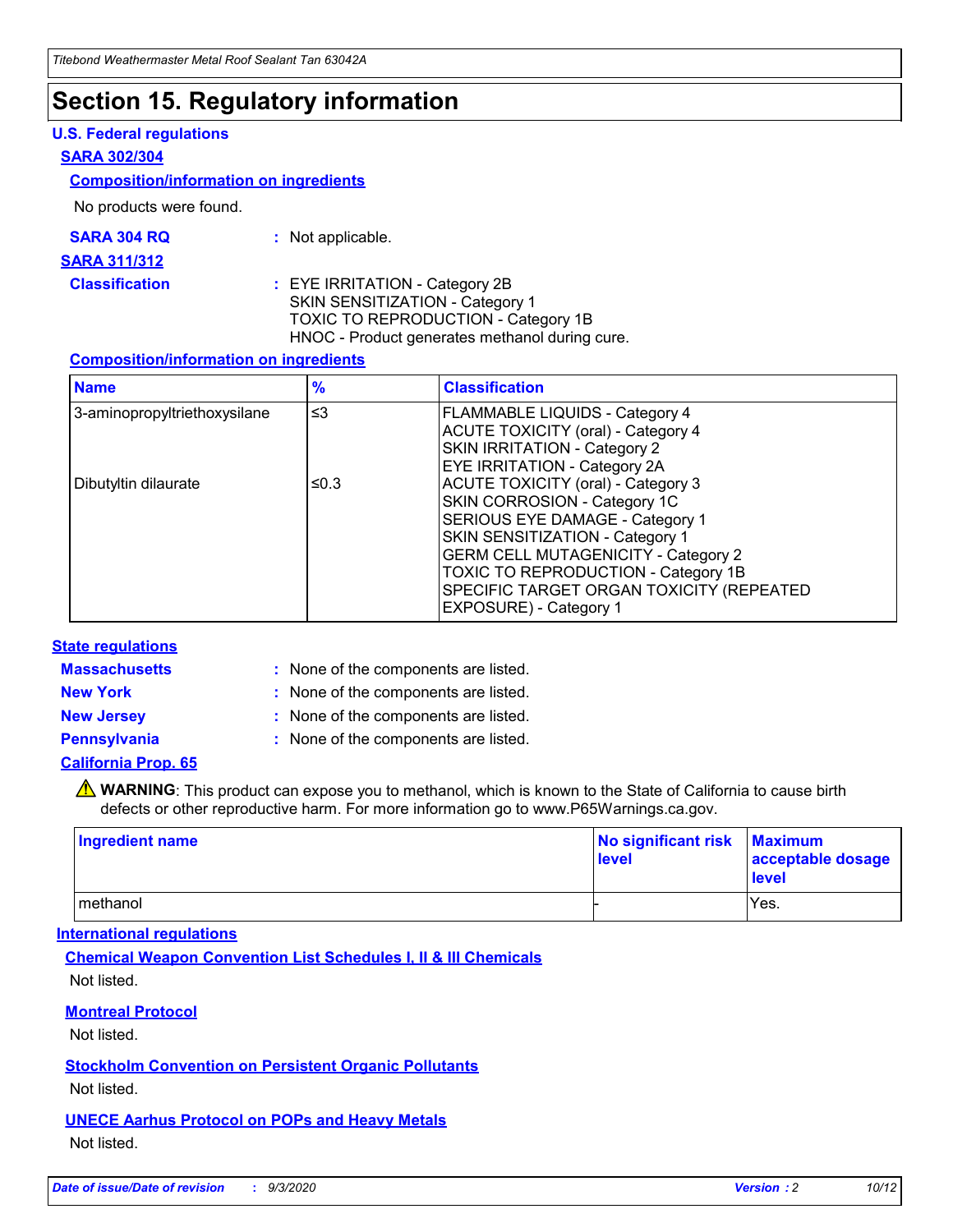# **Section 15. Regulatory information**

#### **Inventory list**

- 
- **China :** Not determined.

**United States TSCA 8(b) inventory**

**:** All components are active or exempted.

# **Section 16. Other information**

**Hazardous Material Information System (U.S.A.)**



**Caution: HMIS® ratings are based on a 0-4 rating scale, with 0 representing minimal hazards or risks, and 4 representing significant hazards or risks. Although HMIS® ratings and the associated label are not required on SDSs or products leaving a facility under 29 CFR 1910.1200, the preparer may choose to provide them. HMIS® ratings are to be used with a fully implemented HMIS® program. HMIS® is a registered trademark and service mark of the American Coatings Association, Inc.**

**The customer is responsible for determining the PPE code for this material. For more information on HMIS® Personal Protective Equipment (PPE) codes, consult the HMIS® Implementation Manual.**

**National Fire Protection Association (U.S.A.)**



**Reprinted with permission from NFPA 704-2001, Identification of the Hazards of Materials for Emergency Response Copyright ©1997, National Fire Protection Association, Quincy, MA 02269. This reprinted material is not the complete and official position of the National Fire Protection Association, on the referenced subject which is represented only by the standard in its entirety.**

**Copyright ©2001, National Fire Protection Association, Quincy, MA 02269. This warning system is intended to be interpreted and applied only by properly trained individuals to identify fire, health and reactivity hazards of chemicals. The user is referred to certain limited number of chemicals with recommended classifications in NFPA 49 and NFPA 325, which would be used as a guideline only. Whether the chemicals are classified by NFPA or not, anyone using the 704 systems to classify chemicals does so at their own risk.**

#### **Procedure used to derive the classification**

| <b>Classification</b>                                                                                         | <b>Justification</b>                                  |
|---------------------------------------------------------------------------------------------------------------|-------------------------------------------------------|
| <b>EYE IRRITATION - Category 2B</b><br>SKIN SENSITIZATION - Category 1<br>TOXIC TO REPRODUCTION - Category 1B | Expert judgment<br>Expert judgment<br>Expert judgment |
| <b>History</b>                                                                                                |                                                       |

| <b>Date of printing</b>           | : 4/22/2022 |
|-----------------------------------|-------------|
| Date of issue/Date of<br>revision | : 9/3/2020  |
| Date of previous issue            | : 9/3/2020  |
| <b>Version</b>                    | $\cdot$ 2   |
|                                   |             |